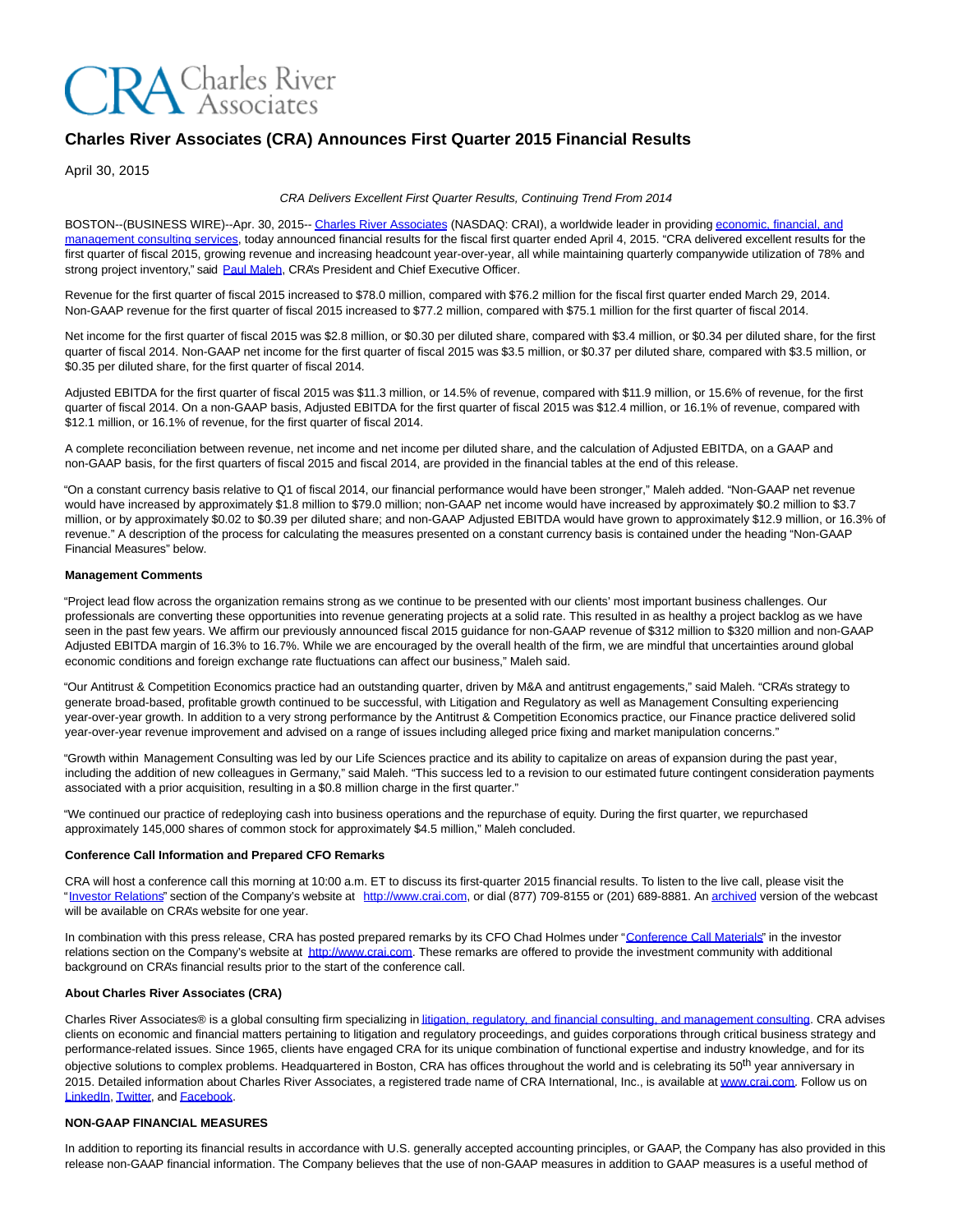evaluating its results of operations. The Company believes that presenting its financial results excluding the results of the Company's NeuCo subsidiary and including a presentation of Adjusted EBITDA is important to investors and management because it is more indicative of the Company's ongoing operating results and financial condition. These non-GAAP financial measures should be considered in conjunction with, but not as a substitute for, the financial information presented in accordance with GAAP, and the expected results calculated in accordance with GAAP and reconciliations to those expected results should be carefully evaluated. The non-GAAP financial measures used by the Company may be calculated differently from, and therefore may not be comparable to, similarly titled measures used by other companies. Specifically, for the first quarter of fiscal 2015, the Company has excluded NeuCo's results and a non-cash charge relating to an increased liability for a future contingent consideration payment related to a prior acquisition, and for the first quarter of fiscal 2014, the Company has excluded NeuCo's results. Also, in calculating "Adjusted EBITDA" from income (loss) from operations, the Company has excluded the following non-cash expenses: depreciation and amortization, share-based compensation expenses, and amortization of forgivable loans. Finally, the Company also believes that providing a constant currency presentation relative to specified prior periods when fluctuations in foreign currency exchange rates significantly affect its financial results provides valuable supplemental information regarding its results of operations and performance. The Company calculates constant currency amounts relative to a prior period, which also constitute non-GAAP financial information, by converting its current period local currency financial results using the prior period exchange rates. The Company has presented in this press release its non-GAAP net revenue, net income, earnings per diluted share and Adjusted EBITDA for the first quarter of fiscal 2015 on a constant currency basis relative to the first quarter of fiscal 2014.

#### **SAFE HARBOR STATEMENT**

Statements in this press release concerning our future business, operating results and financial condition, including statements regarding our strategy, our conversion rate, or containing any guidance regarding our future revenues, and statements using the terms "expect," "anticipate," "believe" or similar expressions, are "forward-looking" statements as defined in the Private Securities Litigation Reform Act of 1995. These statements are based upon our current expectations and various underlying assumptions. Although we believe there is a reasonable basis for these statements and assumptions, and these statements are expressed in good faith, these statements are subject to a number of factors and uncertainties. Information contained in these forwardlooking statements is inherently uncertain, and actual performance and results may differ materially due to many important factors, and our actual non-GAAP revenue and non-GAAP Adjusted EBITDA margin in 2015 could differ materially from the guidance presented herein as a result of, including, among other things, the loss of key employee consultants or non-employee experts; their failure to generate engagements for us; our inability to attract or hire qualified consultants or to utilize existing consultants; the unpredictable nature of litigation-related projects; dependence on the growth of our management consulting practice; the potential loss of clients; changes in the law that affect our practice areas; the demand environment; global economic conditions; foreign exchange rate fluctuations; intense competition; and the timing of and amount of new hires. In addition to these factors, other factors that could cause actual performance or results to differ materially from any forward-looking statements include, among others, our restructuring costs and attributable annual cost savings, changes in our effective tax rate, share dilution from our stock-based compensation, completing acquisitions and factors related to our completed acquisitions, including integration of personnel, clients and offices and unanticipated expenses and liabilities, the risk of impairment write downs to our intangible assets, including goodwill, if our enterprise value declines below certain levels, risks associated with acquisitions we may make in the future, risks inherent in international operations, changes in accounting standards, rules and regulations, management of new offices, the ability of customers to terminate engagements with us on short notice, our ability to integrate successfully new consultants into our practice, our ability to collect on forgivable loans should any become due, general economic conditions, risks inherent in litigation, the performance of our NeuCo subsidiary, and professional liability. Further information on these and other potential factors that could affect our financial results is included in our periodic filings with the Securities and Exchange Commission, including risks under the heading "Risk Factors." We cannot guarantee any future results, levels of activity, performance or achievement. We undertake no obligation to update any forward-looking statements after the date of this press release, and we do not intend to do so.

#### **CRA INTERNATIONAL, INC.**

# **UNAUDITED CONDENSED CONSOLIDATED STATEMENTS OF OPERATIONS INCLUDING A RECONCILIATION TO NON-GAAP RESULTS FOR THE FISCAL QUARTER ENDED APRIL 4, 2015 COMPARED TO THE FISCAL QUARTER ENDED MARCH 29, 2014 (In thousands, except per share data)**

|                                           |             |                                         | Quarter Ended April 4, 2015                                                                | Quarter Ended March 29, 2014                                             |                                   |                                       |                        |                          |    |                                                                          |    |                                   |                                              |
|-------------------------------------------|-------------|-----------------------------------------|--------------------------------------------------------------------------------------------|--------------------------------------------------------------------------|-----------------------------------|---------------------------------------|------------------------|--------------------------|----|--------------------------------------------------------------------------|----|-----------------------------------|----------------------------------------------|
|                                           | <b>GAAP</b> | GAAP %<br>of<br><b>Results Revenues</b> | <b>Adjustments</b><br>to<br><b>GAAP</b><br><b>Results</b><br>(Contingent<br>Liability) (1) | <b>Adjustments</b><br>to<br><b>GAAP</b><br><b>Results</b><br>(NeuCo) (2) | <b>Non-GAAP</b><br><b>Results</b> | <b>Non-GAAP</b><br>$%$ of<br>Revenues | <b>GAAP</b><br>Results | GAAP %<br>of<br>Revenues |    | <b>Adjustments</b><br>to<br><b>GAAP</b><br><b>Results</b><br>(NeuCo) (2) |    | <b>Non-GAAP</b><br><b>Results</b> | <b>Non-GAAP</b><br>$%$ of<br><b>Revenues</b> |
|                                           |             |                                         |                                                                                            |                                                                          |                                   |                                       |                        |                          |    |                                                                          |    |                                   |                                              |
| Revenues                                  | \$78,039    | 100.0%                                  | \$                                                                                         | \$<br>867                                                                | \$<br>77,172                      | 100.0%                                | \$76,245               | 100.0%                   | \$ | 1,164                                                                    | \$ | 75,081                            | 100.0%                                       |
| Costs of<br>services                      | 53,819      | 69.0%                                   | 833                                                                                        | 341                                                                      | 52,645                            | 68.2%                                 | 51,866                 | 68.0%                    |    | 364                                                                      |    | 51,502                            | 68.6%                                        |
|                                           |             |                                         |                                                                                            |                                                                          |                                   |                                       |                        |                          |    |                                                                          |    |                                   |                                              |
| Gross profit                              | 24,220      | 31.0%                                   | (833)                                                                                      | 526                                                                      | 24,527                            | 31.8%                                 | 24,379                 | 32.0%                    |    | 800                                                                      |    | 23,579                            | 31.4%                                        |
| Selling,<br>general and<br>administrative |             |                                         |                                                                                            |                                                                          |                                   |                                       |                        |                          |    |                                                                          |    |                                   |                                              |
| expenses<br>Depreciation<br>and           | 18,083      | 23.2%                                   |                                                                                            | 803                                                                      | 17,280                            | 22.4%                                 | 17,160                 | 22.5%                    |    | 962                                                                      |    | 16,198                            | 21.6%                                        |
| amortization                              | 1,661       | 2.1%                                    |                                                                                            |                                                                          | 1,661                             | 2.2%                                  | 1,590                  | 2.1%                     |    |                                                                          |    | 1,590                             | 2.1%                                         |
| Income (loss)<br>from                     |             |                                         |                                                                                            |                                                                          |                                   |                                       |                        |                          |    |                                                                          |    |                                   |                                              |
| operations                                | 4,476       | 5.7%                                    | (833)                                                                                      | (277)                                                                    | 5,586                             | 7.2%                                  | 5,629                  | 7.4%                     |    | (162)                                                                    |    | 5,791                             | 7.7%                                         |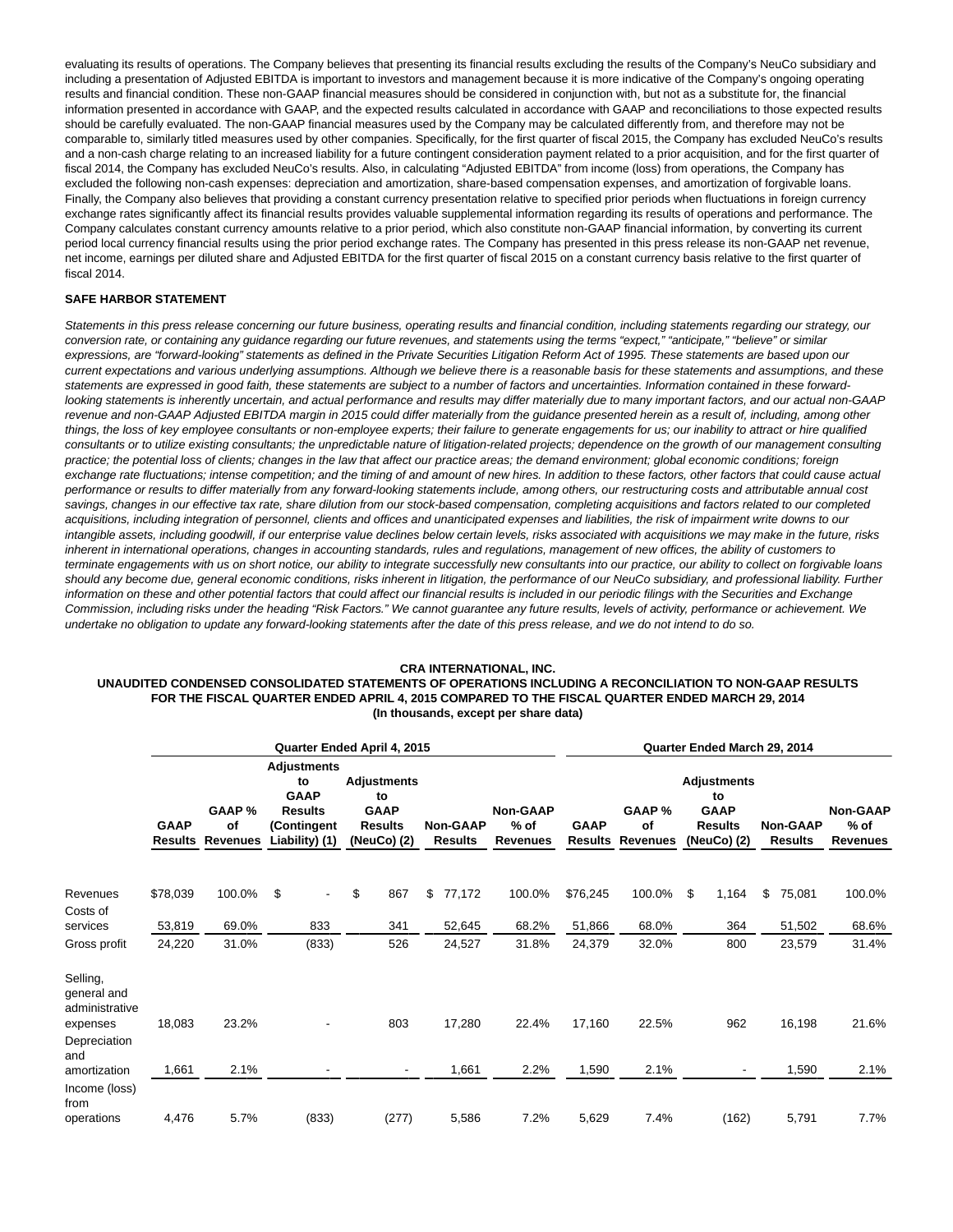| Interest and<br>other income<br>(expense),<br>net                                               | 155                      | 0.2%    |                          | 598                        | (443)                    | $-0.6%$ | (245)                    | $-0.3%$ | (17)        | (228)                    | $-0.3%$ |
|-------------------------------------------------------------------------------------------------|--------------------------|---------|--------------------------|----------------------------|--------------------------|---------|--------------------------|---------|-------------|--------------------------|---------|
| Income (loss)<br>before<br>provision<br>for income                                              |                          |         |                          |                            |                          |         |                          |         |             |                          |         |
| taxes<br>Provision for                                                                          | 4,631                    | 5.9%    | (833)                    | 321                        | 5,143                    | 6.7%    | 5,384                    | 7.1%    | (179)       | 5,563                    | 7.4%    |
| income taxes                                                                                    | (1, 732)                 | $-2.2%$ | $\overline{\phantom{a}}$ | (48)                       | (1,684)                  | $-2.2%$ | (2,076)                  | $-2.7%$ | (53)        | (2,023)                  | $-2.7%$ |
| Net income<br>(loss)<br>Net (income)<br>loss<br>attributable to                                 | 2,899                    | 3.7%    | (833)                    | 273                        | 3,459                    | 4.5%    | 3,308                    | 4.3%    | (232)       | 3,540                    | 4.7%    |
| noncontrolling<br>interest, net                                                                 |                          |         |                          |                            |                          |         |                          |         |             |                          |         |
| of tax                                                                                          | (120)                    | $-0.2%$ |                          | (120)                      |                          | 0.0%    | 102                      | 0.1%    | 102         | $\overline{\phantom{a}}$ | 0.0%    |
| Net income<br>(loss)<br>attributable<br>to CRA<br>International,<br>Inc.                        | \$2,779                  | 3.6%    | \$<br>(833)              | $\pmb{\mathsf{\$}}$<br>153 | \$<br>3,459              | 4.5%    | \$3,410                  | 4.5%    | \$<br>(130) | \$<br>3,540              | 4.7%    |
| Net income<br>per share<br>attributable<br>to CRA<br>International,<br>Inc.<br>Basic<br>Diluted | \$<br>0.30<br>\$<br>0.30 |         |                          |                            | \$<br>0.38<br>\$<br>0.37 |         | \$<br>0.34<br>\$<br>0.34 |         |             | 0.35<br>\$<br>\$<br>0.35 |         |
| Weighted<br>average<br>number<br>of shares<br>outstanding:<br>Basic                             | 9,190                    |         |                          |                            | 9,190                    |         | 10,029                   |         |             | 10,029                   |         |
| <b>Diluted</b>                                                                                  | 9,403                    |         |                          |                            | 9,403                    |         | 10,108                   |         |             | 10,108                   |         |

(1) These adjustments include activity related to the increase of the liability for future contingent consideration payments related to a prior acquisition.

(2) These adjustments include activity related to NeuCo in the Company's GAAP results.

# **CRA INTERNATIONAL, INC. UNAUDITED ADJUSTED EBITDA INCLUDING A RECONCILIATION TO NON-GAAP ADJUSTED EBITDA FOR THE FISCAL QUARTER ENDED APRIL 4, 2015 COMPARED TO THE FISCAL QUARTER ENDED MARCH 29, 2014 (In thousands)**

|                                                            | <b>Quarter Ended April 4, 2015</b>                  |                                 |    |                                                                                          |    |                                                                                 |    |                                      | Quarter Ended March 29, 2014        |                                                                |                                        |    |                                                                                 |    |                                              |                                            |
|------------------------------------------------------------|-----------------------------------------------------|---------------------------------|----|------------------------------------------------------------------------------------------|----|---------------------------------------------------------------------------------|----|--------------------------------------|-------------------------------------|----------------------------------------------------------------|----------------------------------------|----|---------------------------------------------------------------------------------|----|----------------------------------------------|--------------------------------------------|
|                                                            | <b>GAAP</b><br>Quarter<br>Ended<br>April 4,<br>2015 | <b>GAAP</b><br>% of<br>Revenues |    | <b>Adjustments</b><br>to<br><b>GAAP</b><br><b>Results</b><br>Contingent<br>Liability (1) |    | <b>Adjustments Non-GAAP</b><br>to<br><b>GAAP</b><br><b>Results</b><br>NeuCo (2) |    | Quarter<br>Ended<br>April 4,<br>2015 | <b>Non-GAAP</b><br>% of<br>Revenues | <b>GAAP</b><br>Quarter<br><b>Ended</b><br>March<br>29.<br>2014 | <b>GAAP</b><br>% of<br><b>Revenues</b> |    | <b>Adjustments Non-GAAP</b><br>to<br><b>GAAP</b><br><b>Results</b><br>NeuCo (2) |    | Quarter<br><b>Ended</b><br>March 29.<br>2014 | <b>Non-GAAP</b><br>% of<br><b>Revenues</b> |
| Income (loss)<br>from<br>operations<br>Depreciation<br>and | \$4,476                                             | 5.7%                            | \$ | (833)                                                                                    | \$ | (277)                                                                           | \$ | 5,586                                | 7.2%                                | \$5,629                                                        | 7.4%                                   | \$ | (162)                                                                           | \$ | 5,791                                        | 7.7%                                       |
| amortization                                               | 1,661                                               | 2.1%                            |    |                                                                                          |    |                                                                                 |    | 1,661                                | 2.2%                                | 1,590                                                          | 2.1%                                   |    |                                                                                 |    | 1,590                                        | 2.1%                                       |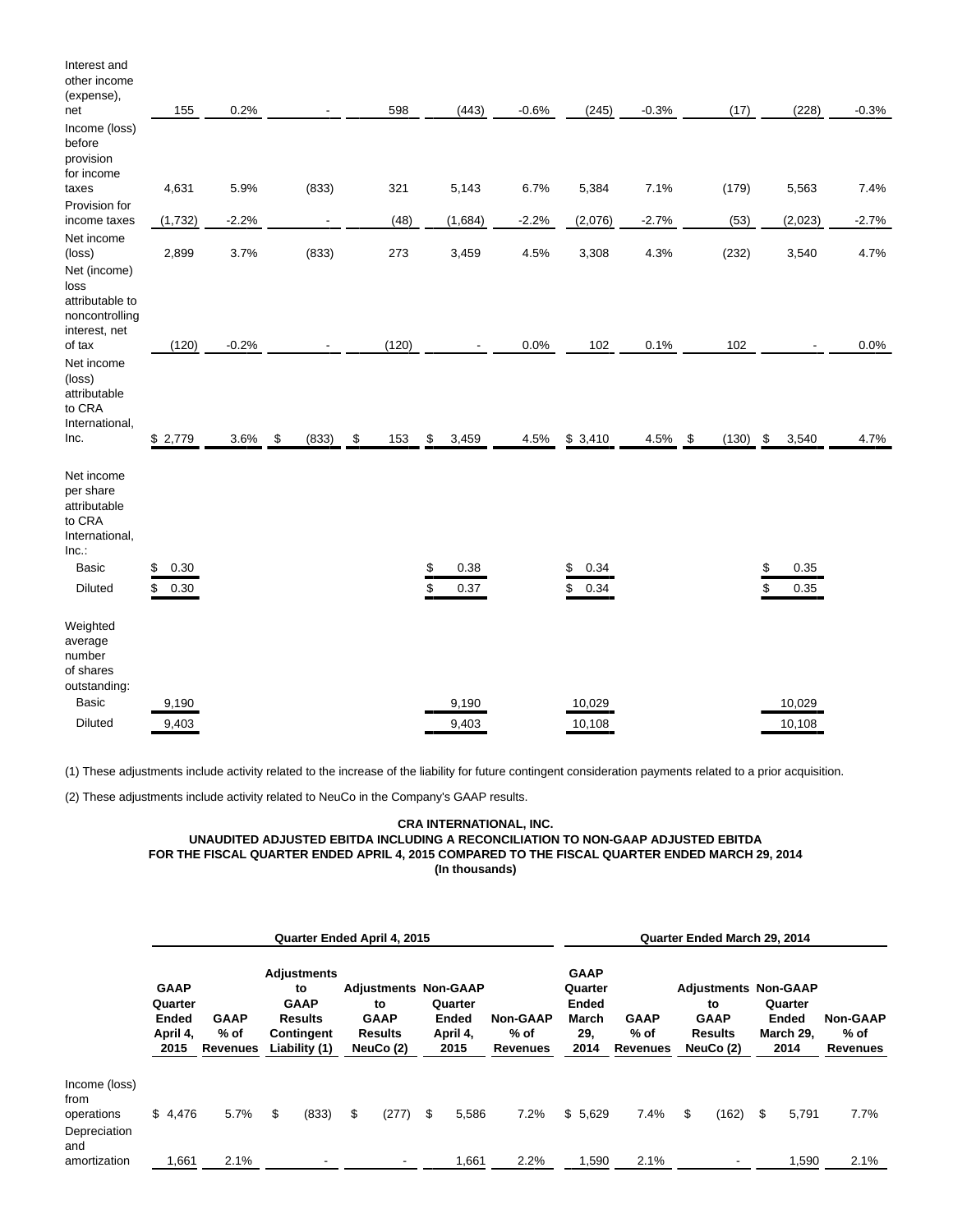| <b>EBITDA</b><br>Share-based                   | 6,137    | 7.9%  | (833)                    | (277)                    | 7,247  | 9.4%  | 7,219    | 9.5%  | (162)      | 7,381       | 9.8%  |
|------------------------------------------------|----------|-------|--------------------------|--------------------------|--------|-------|----------|-------|------------|-------------|-------|
| compensation<br>expenses<br>Amortization<br>0f | 0.609    | 2.1%  | $\overline{\phantom{a}}$ |                          | 1,609  | 2.1%  | 1,327    | 1.7%  |            | 1,327       | 1.8%  |
| forgivable<br>loans                            | 3,573    | 4.6%  |                          | $\overline{\phantom{a}}$ | 3,573  | 4.6%  | 3,379    | 4.4%  |            | 3,379       | 4.5%  |
| Adjusted<br><b>EBITDA</b>                      | \$11,319 | 14.5% | (833)                    | \$<br>(277)              | 12,429 | 16.1% | \$11,925 | 15.6% | (162)<br>S | 12,087<br>S | 16.1% |

(1) These adjustments include activity related to the increase of the liability for future contingent consideration payments related to a prior acquisition.

(2) These adjustments include activity related to NeuCo in the Company's GAAP results.

# **CRA INTERNATIONAL, INC. UNAUDITED CONDENSED CONSOLIDATED BALANCE SHEETS (In thousands)**

|                                            | April 4,<br>2015 | January 3,<br>2015 |  |  |
|--------------------------------------------|------------------|--------------------|--|--|
| <b>Assets</b>                              |                  |                    |  |  |
| Cash and cash equivalents                  | \$<br>17,230 \$  | 48,199             |  |  |
| Accounts receivable and unbilled, net      | 88,310           | 83,165             |  |  |
| Other current assets                       | 32,960           | 33,803             |  |  |
| Total current assets                       | 138,500          | 165,167            |  |  |
| Property and equipment, net                | 16,992           | 14,696             |  |  |
| Goodwill and intangible assets, net        | 85,924           | 87,060             |  |  |
| Other assets                               | 49,115           | 48,089             |  |  |
| <b>Total assets</b>                        | \$290,531        | 315,012<br>\$      |  |  |
| Liabilities and shareholders' equity       |                  |                    |  |  |
| <b>Current liabilities</b>                 | \$<br>66,220 \$  | 88,394             |  |  |
| Long-term liabilities                      | 12,073           | 11,914             |  |  |
| <b>Total liabilities</b>                   | 78,293           | 100,308            |  |  |
| Total shareholders' equity                 | 212,238          | 214,704            |  |  |
| Total liabilities and shareholders' equity | \$290,531        | \$<br>315,012      |  |  |

# **CRA INTERNATIONAL, INC. UNAUDITED CONDENSED CONSOLIDATED STATEMENTS OF CASH FLOWS** (In thousands)

|                                             |          |                   | <b>Quarter Ended Quarter Ended</b> |           |  |
|---------------------------------------------|----------|-------------------|------------------------------------|-----------|--|
|                                             | April 4, | March 29,<br>2014 |                                    |           |  |
| Operating activities:                       |          |                   |                                    |           |  |
| Net income                                  | \$       | 2,899             | \$                                 | 3,308     |  |
| Adjustments to reconcile net income         |          |                   |                                    |           |  |
| to net cash used in operating activities,   |          |                   |                                    |           |  |
| net of effect of acquired businesses:       |          |                   |                                    |           |  |
| Non-cash items, net                         |          | 4,137             |                                    | 1.562     |  |
| Accounts receivable and unbilled services   |          | (7,312)           |                                    | (2,093)   |  |
| Working capital items, net                  |          | (23,926)          |                                    | (17,234)  |  |
| Net cash used in operating activities       |          | (24, 202)         |                                    | (14, 457) |  |
| Investing activities:                       |          |                   |                                    |           |  |
| Consideration relating to acquisitions, net |          |                   |                                    | (1,504)   |  |
| Purchase of property and equipment          |          | (2,364)           |                                    | (447)     |  |
| Collections on notes receivable             |          | 1,550             |                                    |           |  |